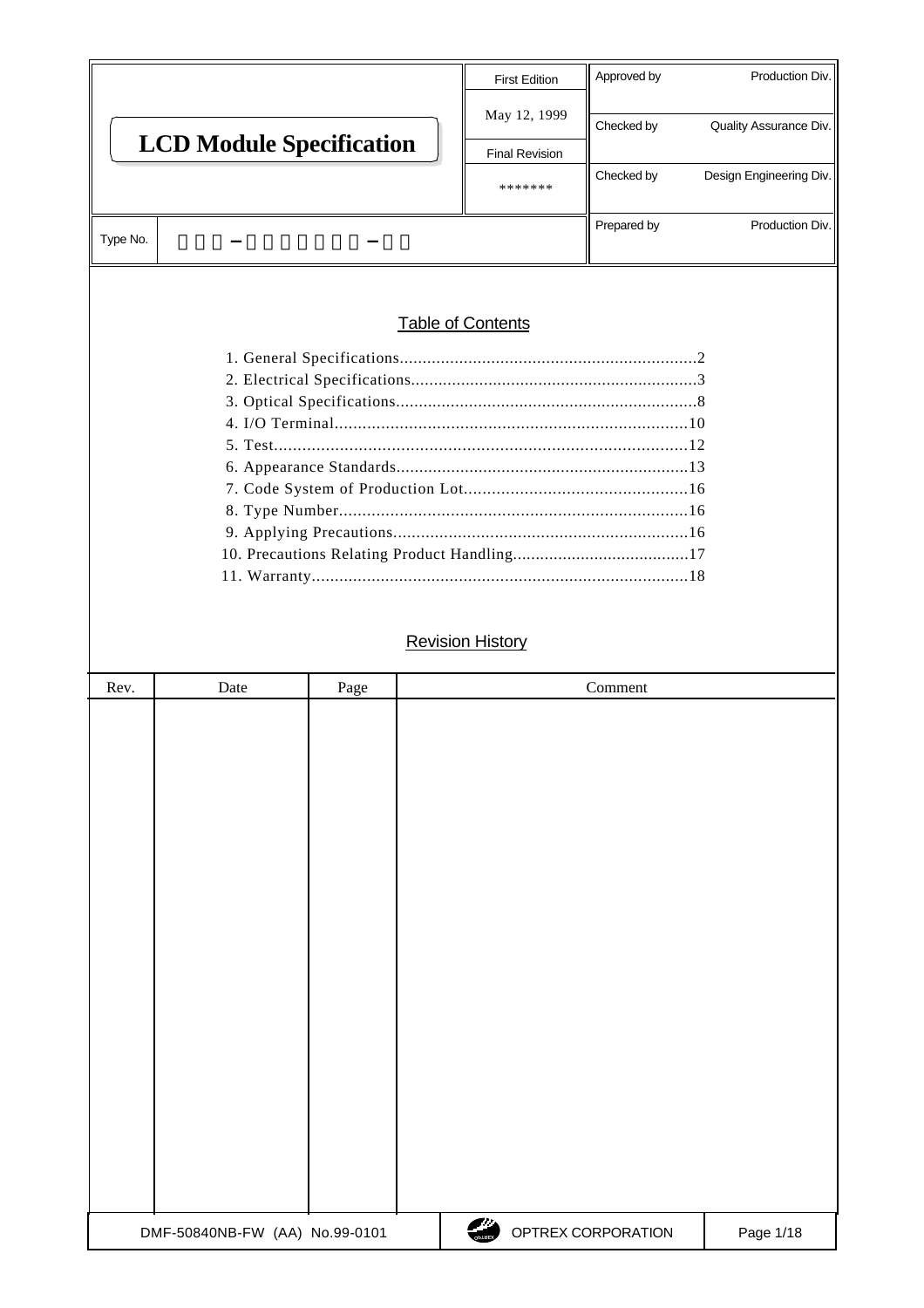# 1. General Specifications

| Operating Temp.           | min. 0<br>max. 50                                                                                                                  |
|---------------------------|------------------------------------------------------------------------------------------------------------------------------------|
| Storage Temp.             | $min. -20$<br>max. 60                                                                                                              |
| Dot Pixels                | $320 \, (W) \times 240 \, (H)$ dots                                                                                                |
| Dot Size                  | $0.33$ (W) $\times$ 0.33 (H) mm                                                                                                    |
| Dot Pitch                 | $0.36$ (W) $\times$ 0.36 (H) mm                                                                                                    |
| Viewing Area              | $120.0$ (W) $\times$ 90.0 (H) mm                                                                                                   |
| <b>Outline Dimensions</b> | 167.1 (W) $\times$ 109.0 <sup>*1</sup> (H) $\times$ 11.0 max. <sup>*2</sup> (D) mm<br>*1 Without Connector<br>*2 Without CFL Cable |
| Weight                    | 230g max.                                                                                                                          |
|                           |                                                                                                                                    |
| LCD Type                  | NTD-15885<br>(STN / Blue-mode / Transmissive)                                                                                      |
| Viewing Angle             | 6:00                                                                                                                               |
| Data Transfer             | 4-bit parallel data transfer                                                                                                       |
| Backlight                 | Cold Cathode Fluorescent Lamp (CFL) × 1                                                                                            |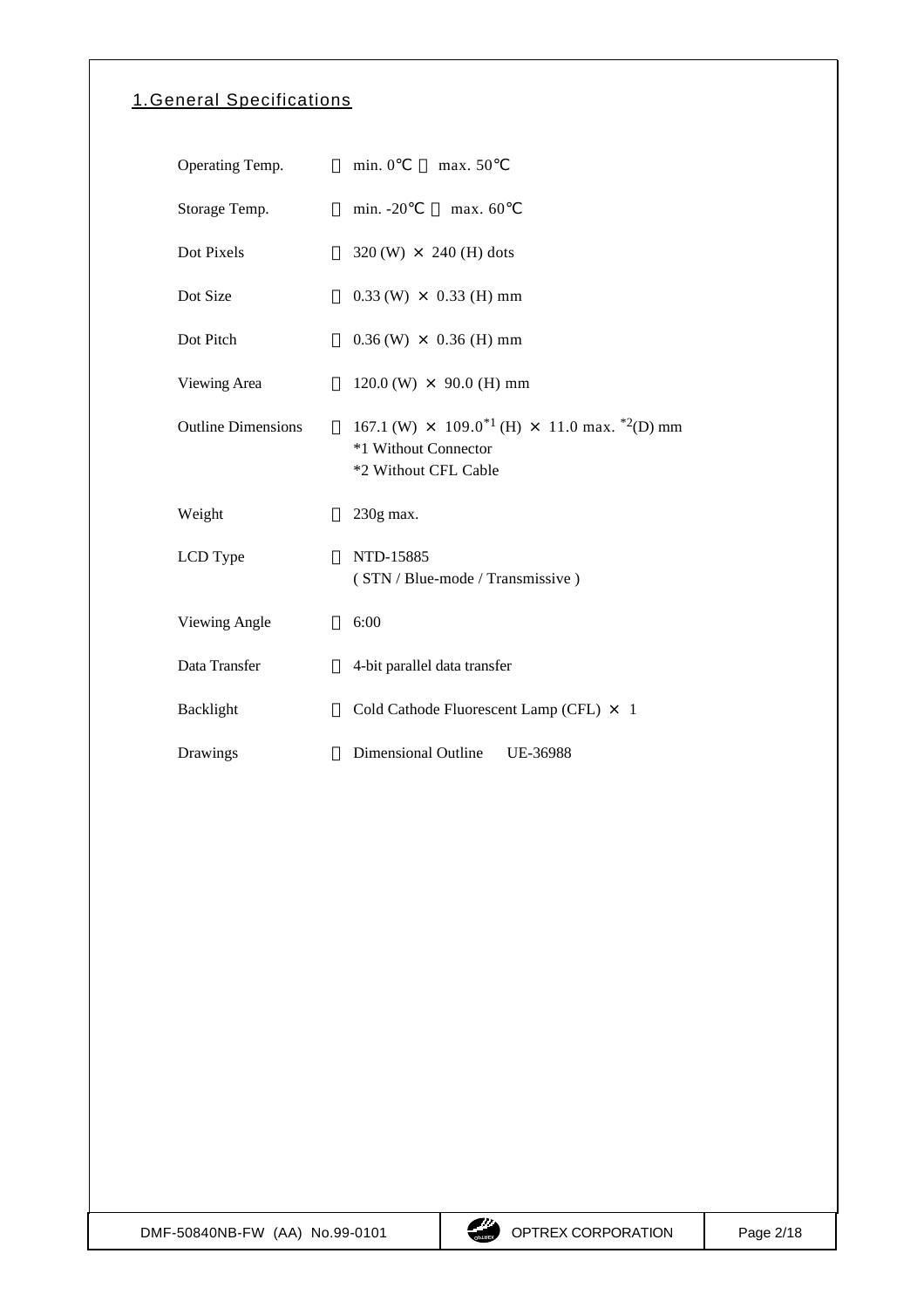# 2. Electrical Specifications

## 2.1. Absolute Maximum Ratings

|                                      |                |            |        |           | $Vss=0V$ |
|--------------------------------------|----------------|------------|--------|-----------|----------|
| Parameter                            | Symbol         | Conditions | Min.   | Max.      | Units    |
| <b>Supply Voltage</b><br>(Logic)     | Vcc-Vss        |            | $-0.3$ | 7.0       | V        |
| <b>Supply Voltage</b><br>(LCD Drive) | <b>VCC-VEE</b> |            | 0      | 35.0      | V        |
| Input Voltage                        | VI             |            | $-0.3$ | $Vcc+0.3$ | V        |

### 2.2. DC Characteristics

|                       |                 |                       |                 |      | $Ta=25$          | $Vss=0V$     |
|-----------------------|-----------------|-----------------------|-----------------|------|------------------|--------------|
| Parameter             | Symbol          | Conditions            | Min.            | Typ. | Max.             | Units        |
| <b>Supply Voltage</b> | Vcc-Vss         |                       | 4.5             |      | 5.5              | $\mathbf{V}$ |
| (Logic)               |                 |                       |                 |      |                  |              |
|                       | <b>VCC-VEE</b>  |                       | 27.1            |      | 30.0             | $\mathbf{V}$ |
| <b>Supply Voltage</b> |                 |                       |                 |      |                  |              |
| (LCD Drive)           | VCC-VADJ        |                       | Shown in 3.1    |      |                  | V            |
|                       |                 |                       |                 |      |                  |              |
| <b>High Level</b>     | V <sub>IH</sub> | $Vcc = 5.0V \pm 10\%$ | $0.8\times$ Vcc |      | <b>V</b> cc      | V            |
| Input Voltage         |                 |                       |                 |      |                  |              |
| Low Level             | $V_{IL}$        | $Vcc = 5.0V \pm 10\%$ | $\mathbf{0}$    |      | $0.2 \times$ Vcc | V            |
| Input Voltage         |                 |                       |                 |      |                  |              |
|                       | $_{\text{LCC}}$ | $Vcc$ - $Vss = 5.0V$  |                 | 5.5  | 15.0             | mA           |
| <b>Supply Current</b> |                 |                       |                 |      |                  |              |
|                       | IEE             | $Vcc-VADJ=23.3V$      |                 | 5.0  | 10.0             | mA           |
|                       |                 |                       |                 |      |                  |              |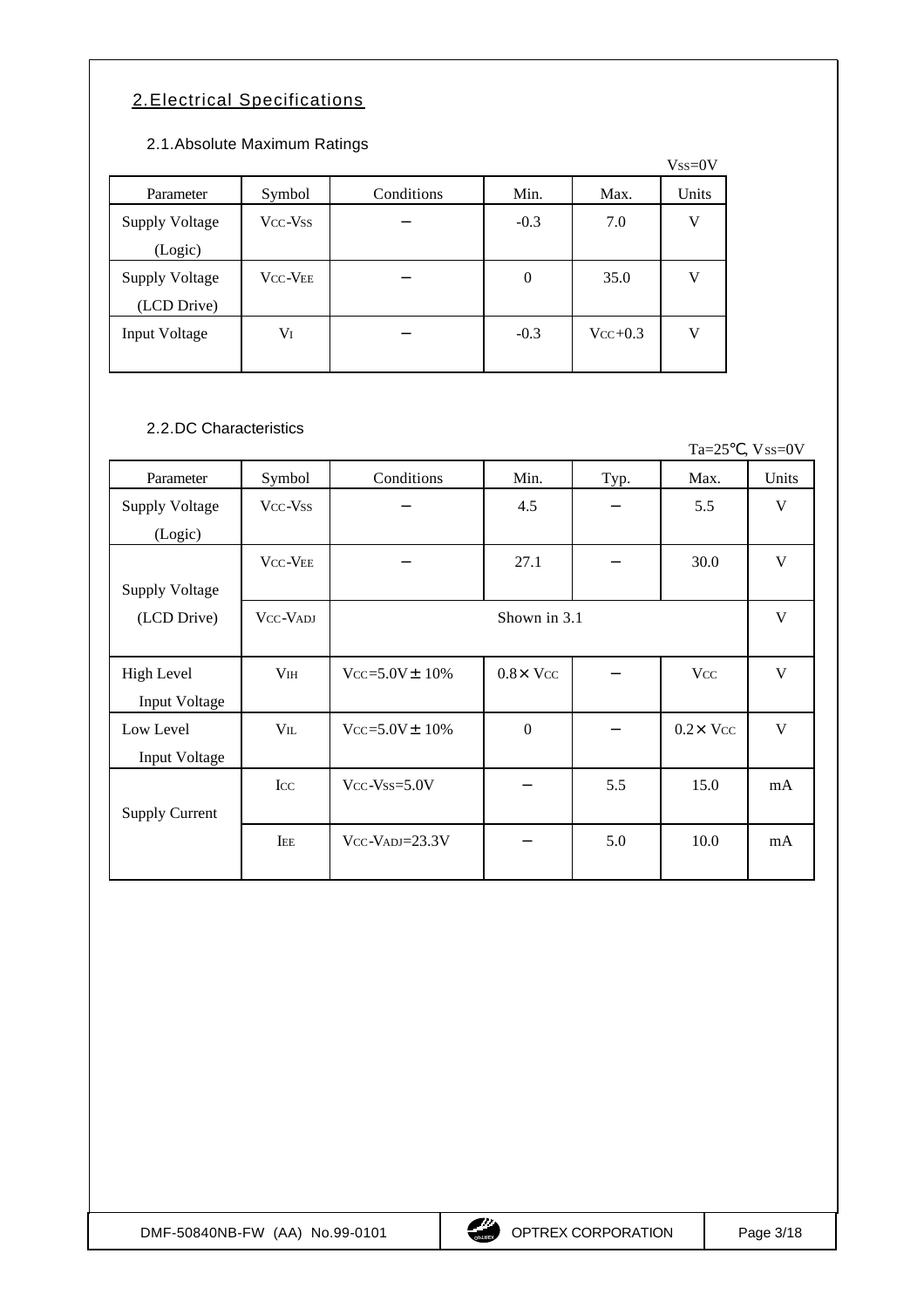#### 2.3. AC Characteristics

 $Vcc = 5.0V \pm 10%$ 

| Parameter              | Symbol                   | Min. | Max.   | Units      |
|------------------------|--------------------------|------|--------|------------|
| <b>CP</b> Frequency    | $f_{\rm CP}$             |      | 6.0    | <b>MHz</b> |
| Clock Pulse Width      | twc                      | 50   |        | ns         |
| Load Pulse Width       | twl                      | 63   |        | ns.        |
| Data Setup Time        | <b>t</b> setup           | 30   |        | ns.        |
| Data Hold Time         | <b>t</b> <sub>HOLD</sub> | 30   |        | ns         |
| Clock Pulse Setup Time | tcl                      | 80   |        | ns.        |
| Clock Pulse Hold Time  | the                      | 110  |        | ns.        |
| Rise/Fall Time         | tr, tf                   |      | Note 1 | ns         |
| <b>FLM</b> Setup Time  | <b>t</b> FDS             | 100  |        | ns.        |
| <b>FLM Hold Time</b>   | <b>t</b> FDH             | 100  |        | ns         |

Note 1: The rise and fall times  $(tr, tf)$  must satisfy the following relationships  $($  and  $)$ .

$$
tr, \text{tf } \frac{1}{2 \text{f} \cdot \text{c}^p} \quad \text{twc}
$$

tr, tf 50 ns



This module contain these capacitors. Please be careful about timing characteristics.

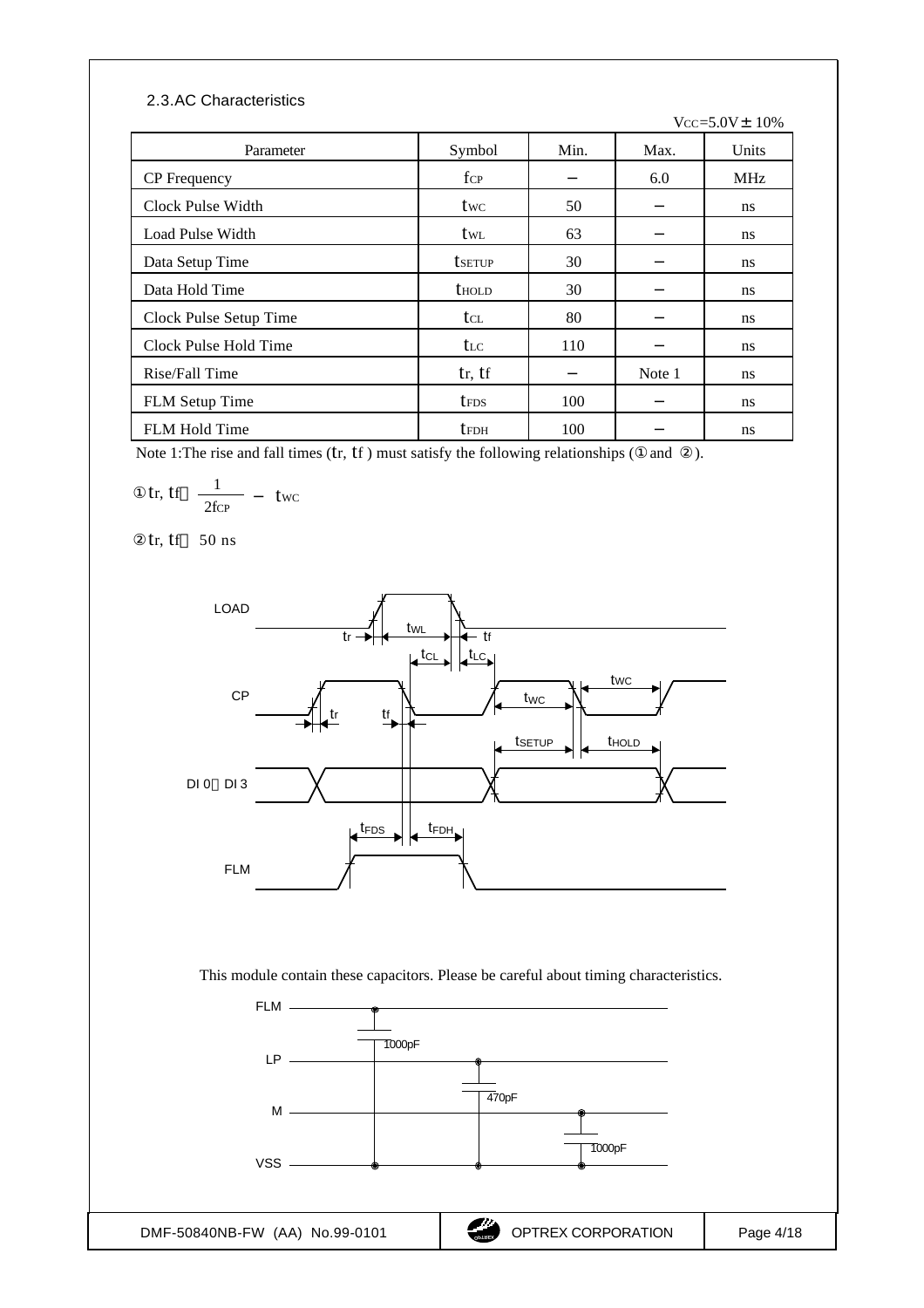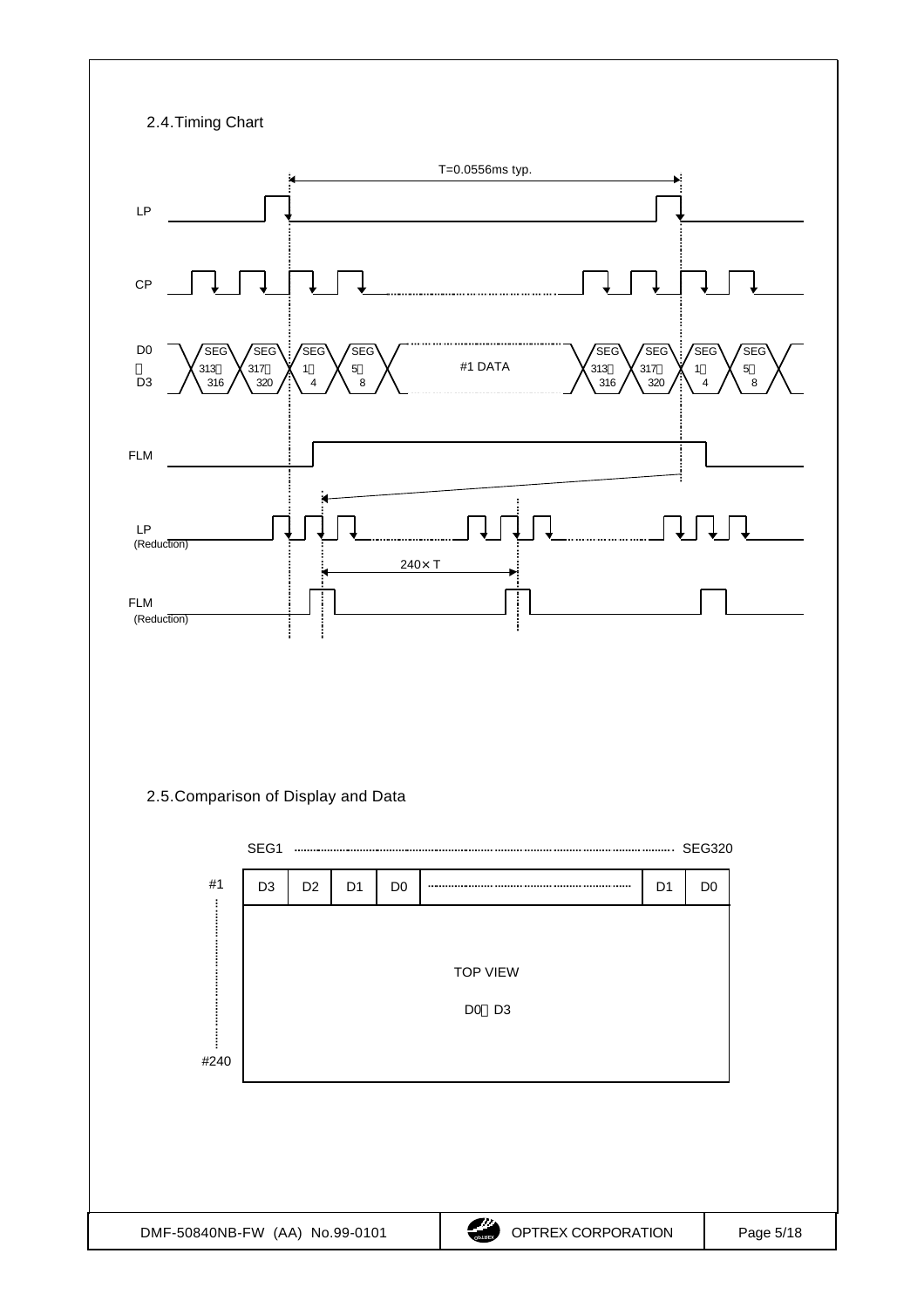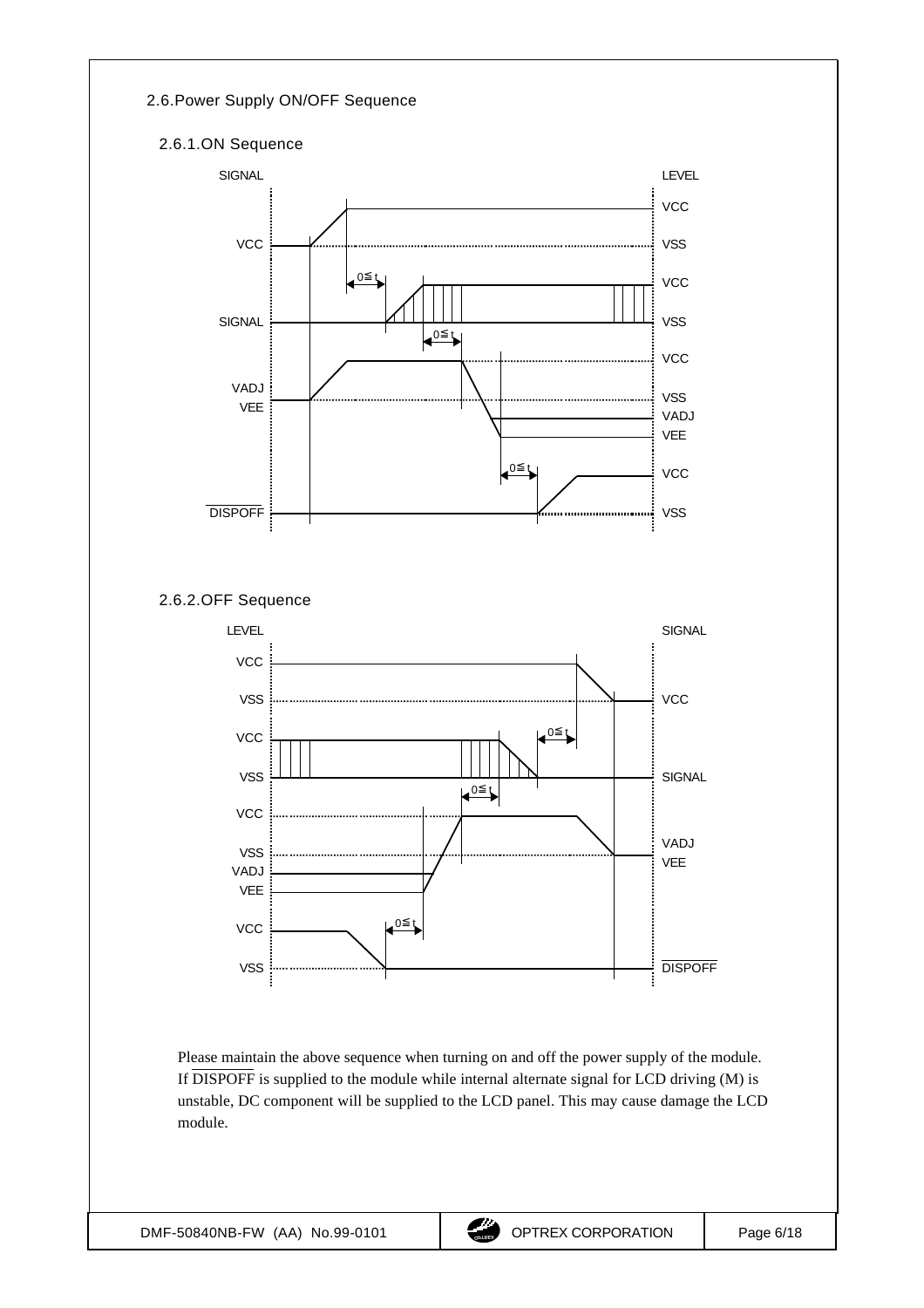## 2.7. Lighting Specifications

|                         |            |            |       |      |      |             | $1d - 2J$    |
|-------------------------|------------|------------|-------|------|------|-------------|--------------|
| Parameter               | Symbol     | Conditions | Min.  | Typ. | Max. | Units       | <b>Notes</b> |
| Lamp Voltage            | $V_{L}$    |            |       | 340  |      | <b>Vrms</b> |              |
| Lamp Current            | Il         |            | 3.0   | 4.0  | 5.0  | mArms       | 2            |
| <b>Starting Voltage</b> | Vs         |            | 850   |      |      | <b>Vrms</b> | 3            |
| Surface Luminance       |            | $L=4.0mA$  |       | 60   |      | cd/         | 4            |
| Average Life            | <b>TAL</b> | $L=4.0mA$  | 25000 |      |      | hrs         |              |
| <b>Brightne Ratio</b>   | В          | $L=4.0mA$  | 70    |      |      | %           |              |

Note 1 : The voltage (r.m.s.) to maintain the electric discharge of the lamp. It is measured after lighting for 3 minutes .

Note 2 : The current ( r.m.s. ) to flow through the lamp with the electric discharge. It is measured after lighting for 3 minutes.

Note 3 : The voltage at starting the electric discharge when the voltage is increased gradually from 0V.

- Note 4 : Surface Luminance is specified by the average of 9 luminance values measured at each point shown above after 20 minutes power on with the all ON pattern adjusted to maximum contrast and the dimming control of 100%. ( maximum brightness )
- Note 5 : CFL life is defined as the time for which the initial luminance is attenuated by 50% of the luminance value. Average Life representes the time elapsed at the point of time when the residual ratio becomes below 50% when plural lamps are lighted in comparison with the definition of life mentioned above.



Recommended Inverter : S-12561 ( Produced by ELEVAM ) CXA-L10L (DC 12.0V, Produced by TDK)  $T_{2} - 25$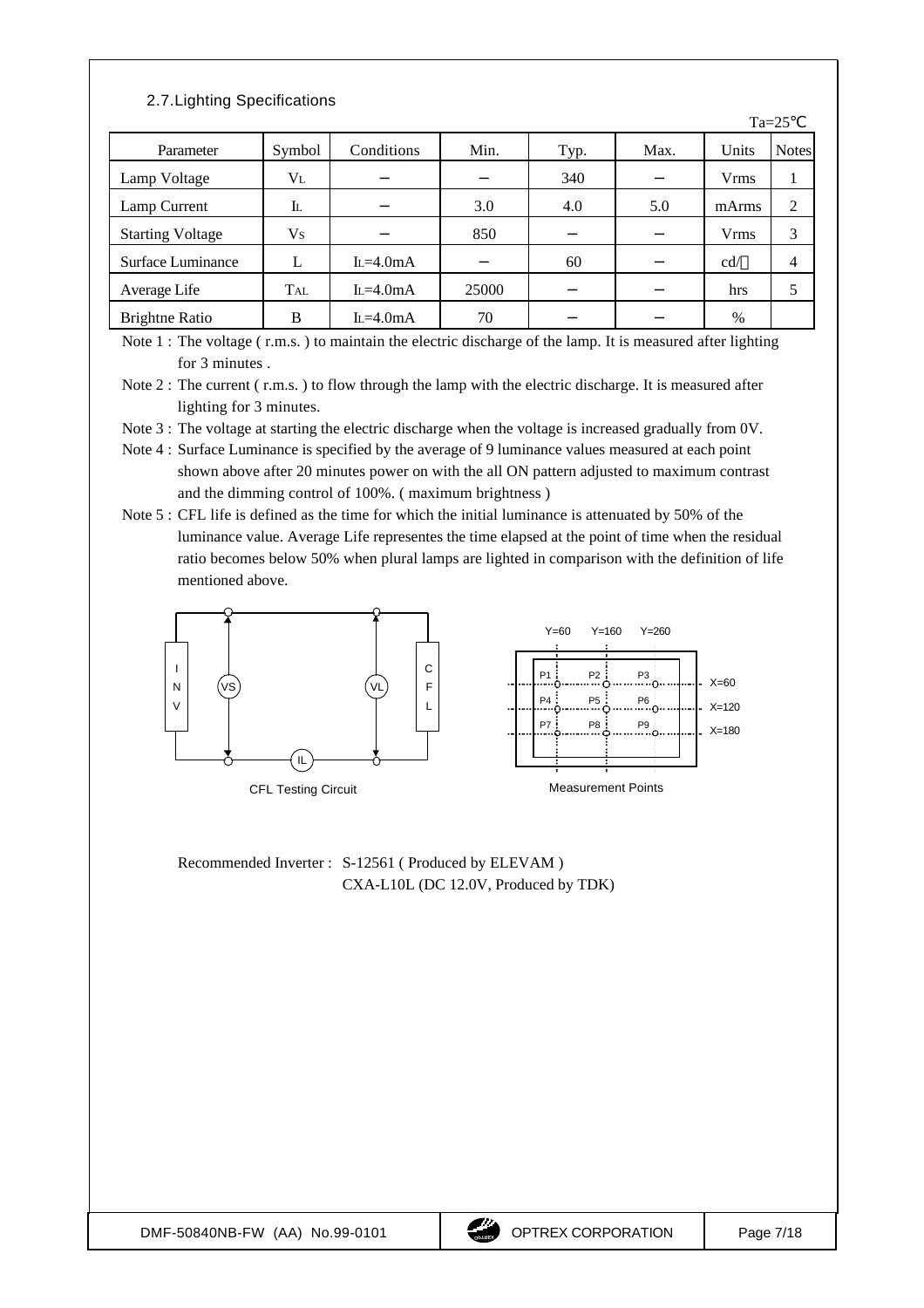## 3. Optical Specifications

### 3.1. LCD Driving Voltage

| Parameter                  | Symbol   | Conditions | Min. | Typ. | Max. | Units |
|----------------------------|----------|------------|------|------|------|-------|
| Recommended                |          | $Ta=0$     |      |      | 27.1 |       |
| <b>LCD Driving Voltage</b> | VCC-VADJ | $Ta=25$    | 21.7 | 23.3 | 24.9 |       |
| Note 1                     |          | $Ta=50$    | 19.9 |      |      |       |

Note 1 : Voltage (Applied actual waveform to LCD Module) for the best contrast. The range of minimum and maximum shows tolerance of the operating voltage. The specified contrast ratio and response time are not guaranteed over the entire range.

#### 3.2. Optical Characteristics

|                       |                   | $Ta=25$ | , 1/240Duty, 1/14Bias, VD=22.7V (Note 4), |      |      | $= 0$ | $\equiv$ |
|-----------------------|-------------------|---------|-------------------------------------------|------|------|-------|----------|
| Parameter             |                   | Symbol  | Conditions                                | Min. | Typ. | Max.  | Units    |
| <b>Contrast Ratio</b> | Note 1            | CR.     | $= 0$<br>$=$                              |      |      |       |          |
| Viewing Angle         |                   |         | Shown in 3.3                              |      |      |       |          |
| Response              | Rise<br>Note $21$ | Ton     |                                           |      | 270  | 400   | ms       |
| Time                  | Note 3<br>Decav   | Toff    |                                           |      | 400  | 600   | ms       |

Note 1 : Contrast ratio is definded as follows.

 $CR = LON / LOFF$ 

Lon: Luminance of the ON segments

LOFF : Luminance of the OFF segments

- Note 2 : The time that the luminance level reaches 90% of the saturation level from 0% when ON signal is applied.
- Note 3 : The time that the luminance level reaches 10% of the saturation level from 100% when OFF signal is applied.
- Note 4 : Definition of Driving Voltage V<sup>D</sup>

VD=VCC-VADJ-VBE

Assuming that the typical driving waveforms shown below are applied to the LCD Panel at 1/A Duty - 1/B Bias ( A : Duty Number, B : Bias Number ). Driving voltage VD is definded as the voltage VO-P when the contrast ratio (CR=LON / LOFF) is at its maximum.

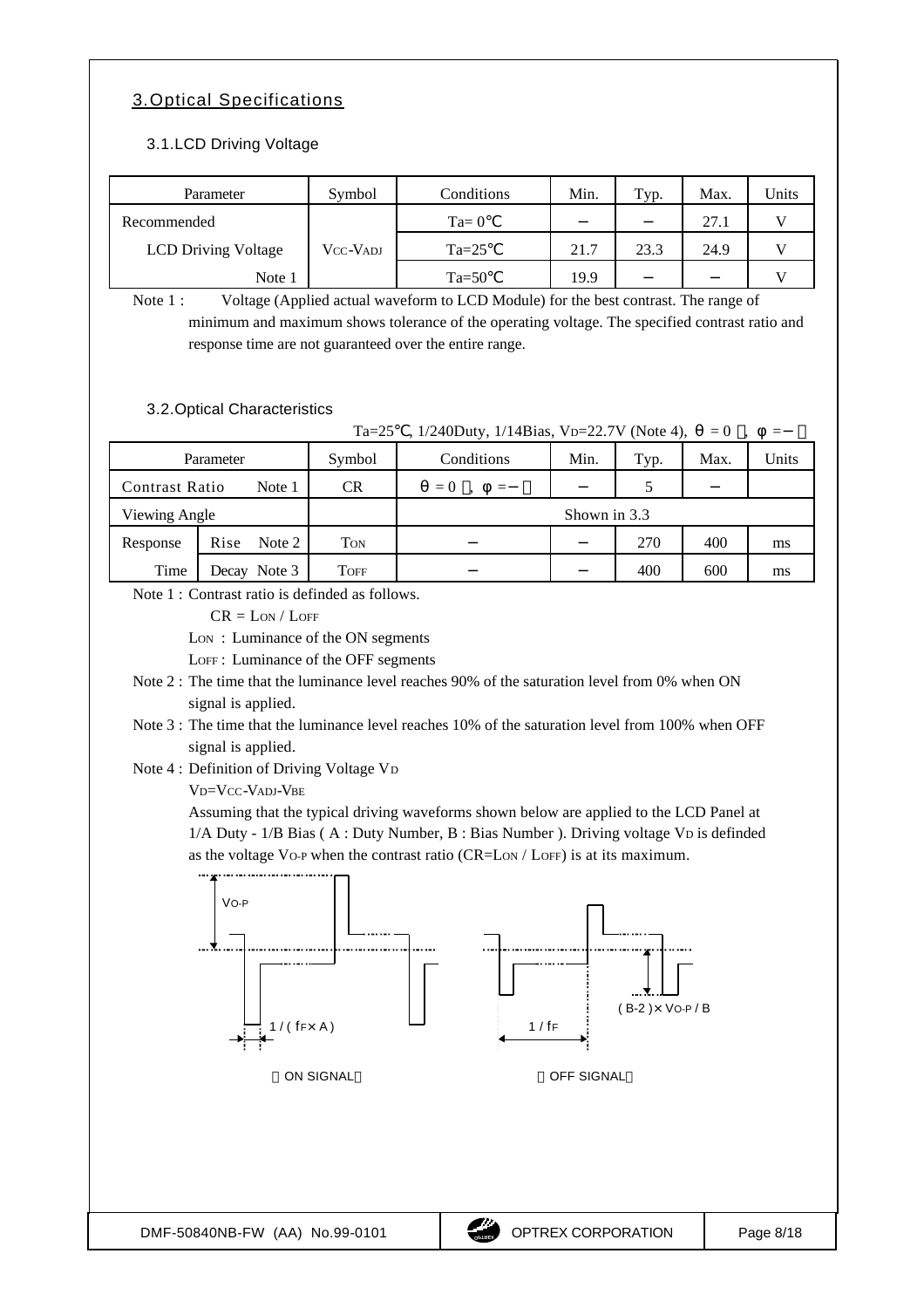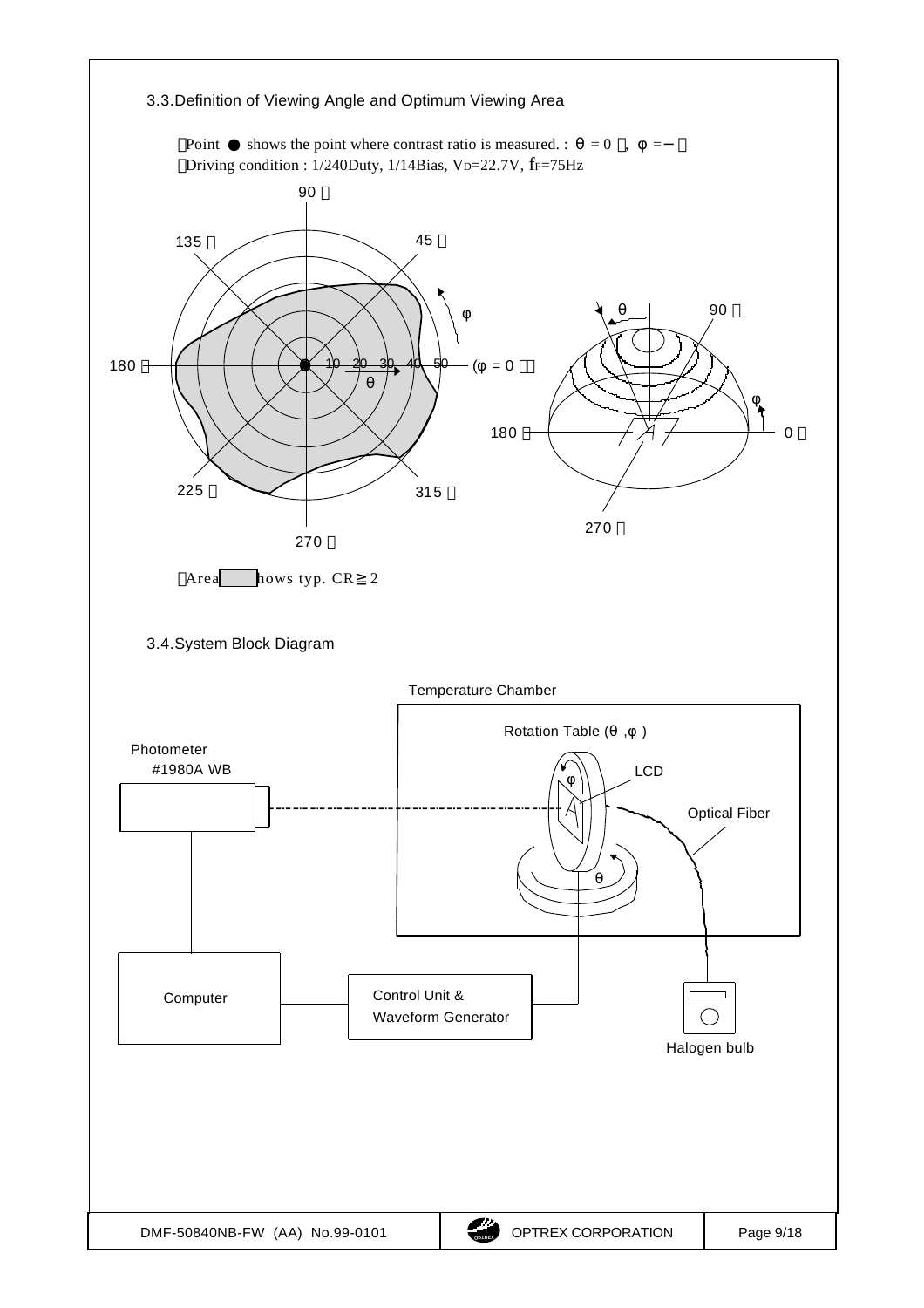# 4. I/O Terminal

4.1. Pin Assignment

| No.            | Symbol         | Level     | Function                                            |
|----------------|----------------|-----------|-----------------------------------------------------|
| 1              | D <sub>0</sub> | H/L       | Display Data                                        |
| $\overline{2}$ | D <sub>1</sub> | H/L       | Display Data                                        |
| 3              | D <sub>2</sub> | H/L       | Display Data                                        |
| $\overline{4}$ | D <sub>3</sub> | $\rm H/L$ | Display Data                                        |
| 5              | <b>DISPOFF</b> | H/L       | $H:$ Display on $L:$ Display off (Pull up Resister) |
| 6              | <b>FLM</b>     | H/L       | <b>First Line Marker</b>                            |
| $\overline{7}$ | NC             |           | Non-connection                                      |
| 8              | LP             | $H$ L     | Data Latch Signal                                   |
| 9              | CP             | $H$ L     | Clock Signal for Shifting Data                      |
| 10             | Vcc            |           | Power Supply for Logic                              |
| 11             | <b>Vss</b>     |           | Power Supply (0V, GND)                              |
| 12             | <b>VEE</b>     |           | Power Supply for LCD Drive                          |
| 13             | <b>VADJ</b>    |           | Voltage Level for LCD Contrast Adjustment           |
| 14             | FG             |           | Frame Ground                                        |

### CN2

| No. | Symbol         | Level | <b>Function</b>            |
|-----|----------------|-------|----------------------------|
|     | <b>CFL HOT</b> |       | Power Supply for CFL (HOT) |
|     | NC.            |       | Non-connection             |
|     | NC.            |       | Non-connection             |
|     | CFL GND        |       | Power Supply for CFL (GND) |

### 4.2. Example of Power Supply

It is recommended to apply a potentiometer for the contrast adjust due to the tolerance of the driving voltage and its temperature dependence.

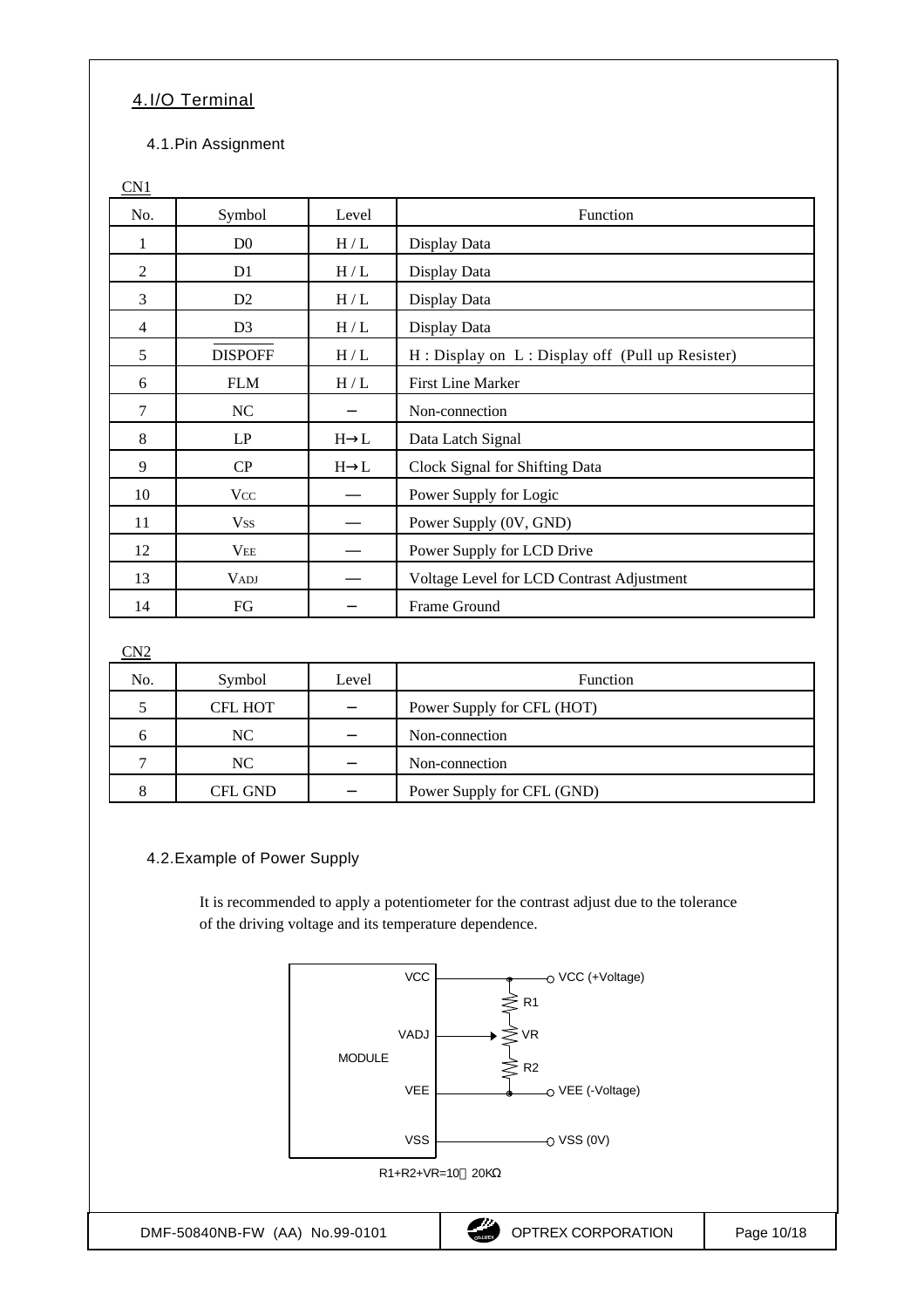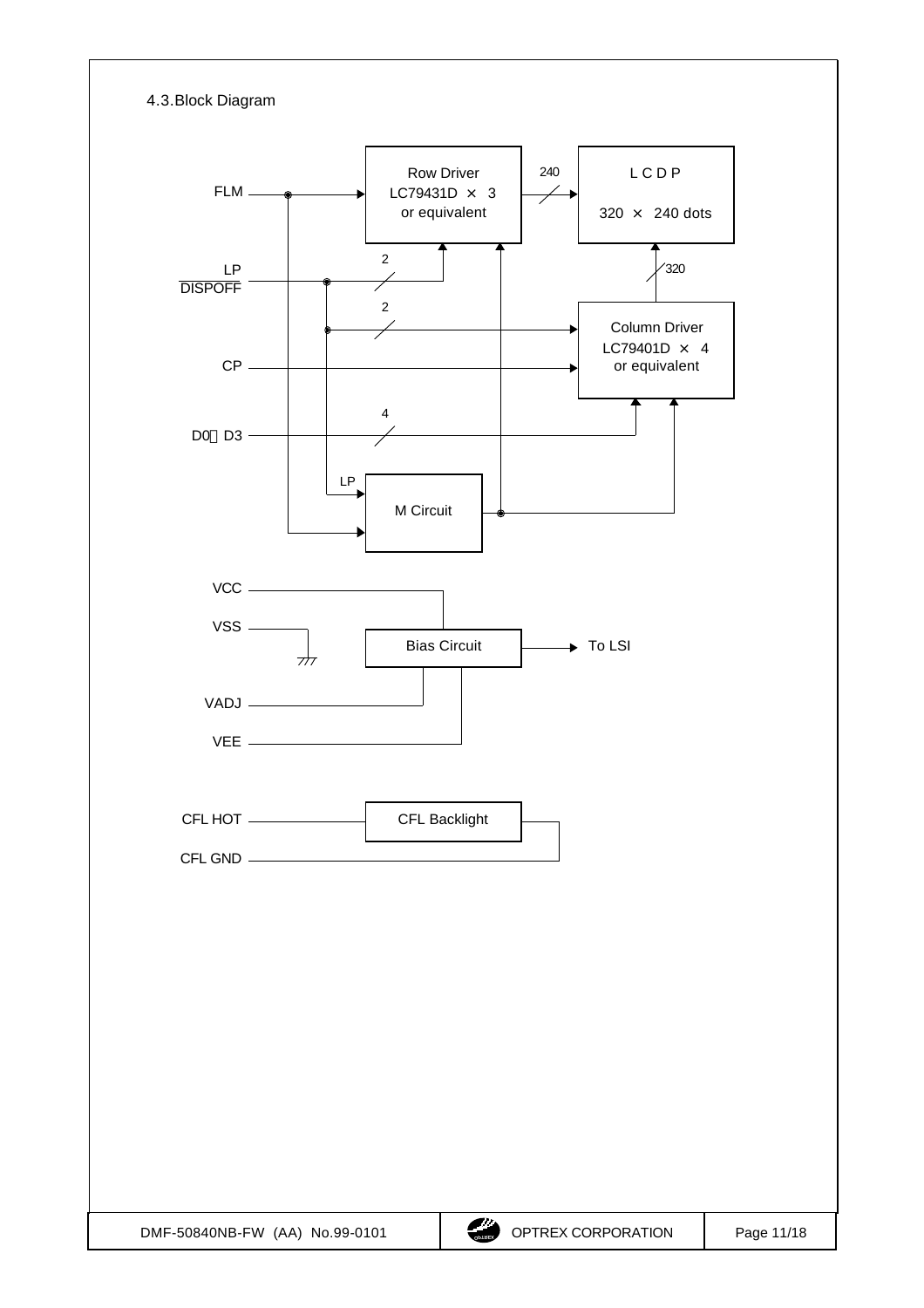## 5. Test

No change on display and in operation under the following test condition.

| No.            | Parameter                         | Conditions                                                                                                                                                                                                                                                            |                |
|----------------|-----------------------------------|-----------------------------------------------------------------------------------------------------------------------------------------------------------------------------------------------------------------------------------------------------------------------|----------------|
| 1              | <b>High Temperature Operating</b> | $50 \pm 2$ , 96hrs (operation state)                                                                                                                                                                                                                                  |                |
| $\overline{2}$ | Low Temperature Operating         | $\pm 2$ , 96hrs (operation state)<br>$\overline{0}$                                                                                                                                                                                                                   | 3              |
| 3              | <b>High Temperature Storage</b>   | 60<br>$\pm 2$ , 96hrs                                                                                                                                                                                                                                                 | $\overline{4}$ |
| $\overline{4}$ | Low Temperature Storage           | $\pm 2$ , 96hrs<br>$-20$                                                                                                                                                                                                                                              |                |
| 5              | Damp Proof Test                   | $\pm 2$ , 90 95%RH, 96hrs<br>40                                                                                                                                                                                                                                       | 3, 4           |
| 6              | <b>Vibration Test</b>             | Total fixed amplitude: 1.5mm<br>Vibration Frequency: 10 55Hz<br>One cycle 60 seconds to 3 directions of $X, Y, Z$ for<br>each 15 minutes                                                                                                                              | 5              |
| 7              | <b>Shock Test</b>                 | To be measured after dropping from 60cm high on<br>the concrete surface in packing state.<br>Dropping method corner dropping<br>F<br>A corner : once<br>Edge dropping<br>$G$ $D$<br>B,C,D edge: once<br>Face dropping<br>E,F,G face: once<br>60cm<br>Concrete Surface |                |

Note 1 : Unless otherwise specified, tests will be conducted under the following condition.

Temperature :  $20 \pm 5$ 

Humidity :  $65 \pm 5\%$ 

Note 2 : Unless otherwise specified, tests will be not conducted under functioning state.

Note 3 : No dew condensation to be observed.

Note 4 : The function test shall be conducted after 4 hours storage at the normal temperature and humidity after removed from the test chamber.

Note 5 : Vibration test will be conducted to the product itself without putting it in a container.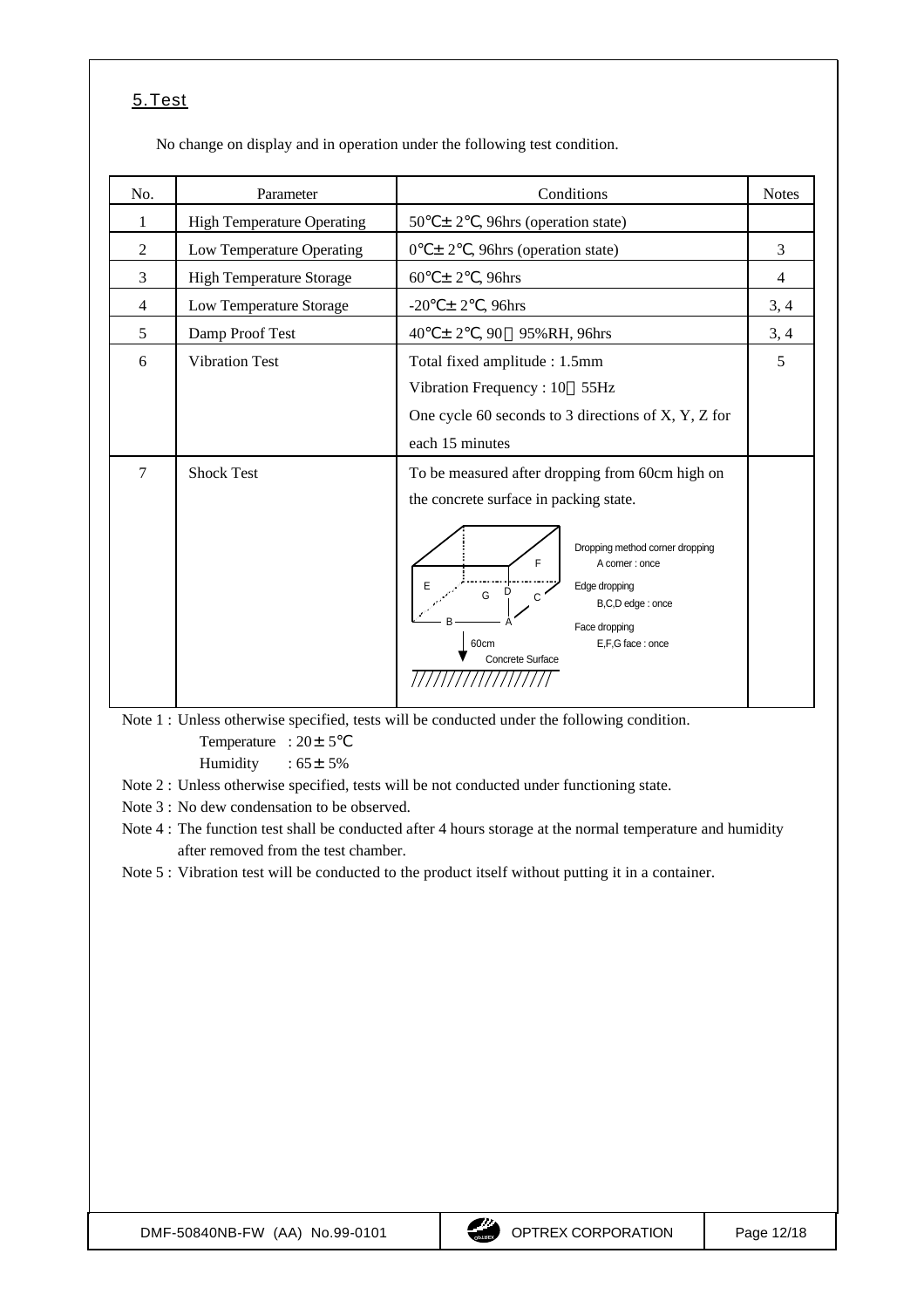## 6. Appearance Standards

#### 6.1. Inspection conditions

The LCD shall be inspected under 40W white fluorescent light.

The distance between the eyes and the sample shall be more than 30cm.

All directions for inspecting the sample should be within 45 against perpendicular line.



6.2. Definition of applicable Zones



A Zone : Active display area

B Zone : Area from outside of "A Zone" to validity viewing area

C Zone : Rest parts

A Zone + B Zone = Validity viewing area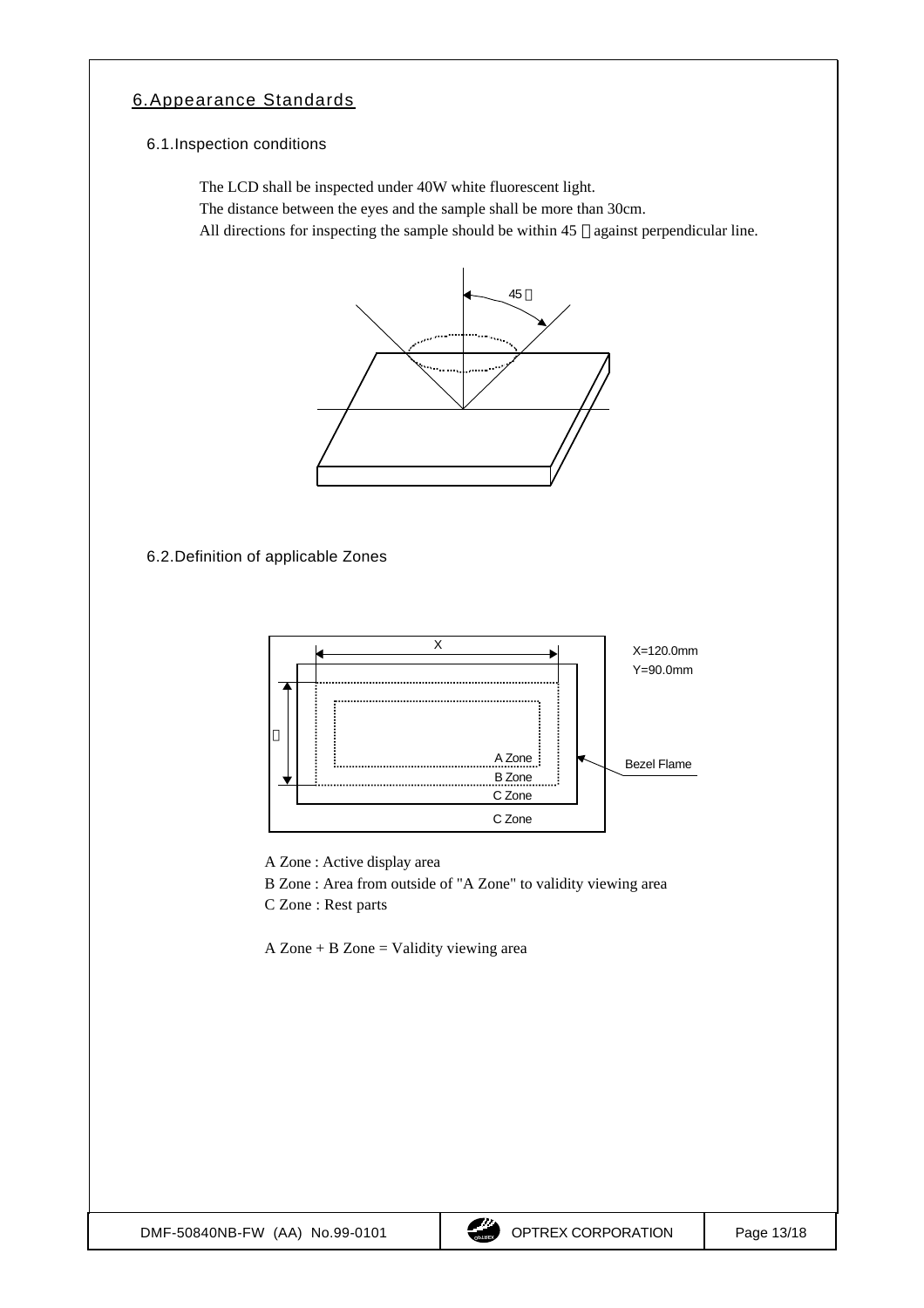### 6.3. Standards

|                | Parameter          |                                                   | Criteria          |                       |             |  |
|----------------|--------------------|---------------------------------------------------|-------------------|-----------------------|-------------|--|
| $\mathbf{1}$   | <b>Black</b> and   | (1) Round Shape                                   |                   |                       |             |  |
|                | White Spots,       | Zone                                              | Acceptable Number |                       |             |  |
|                | Foreign Substances | Dimension (mm)                                    | A                 | $\, {\bf B}$          | $\mathbf C$ |  |
|                |                    | 0.1<br>D                                          | $\ast$            | $\ast$                | $\ast$      |  |
|                |                    | $0.2\,$<br>0.1<br>${\bf D}$                       | 3                 | 5                     | $\ast$      |  |
|                |                    | 0.25<br>$0.2\,$<br>${\bf D}$                      | $\overline{2}$    | 3                     | $\ast$      |  |
|                |                    | 0.25<br>0.3<br>${\bf D}$                          | $\boldsymbol{0}$  | $\mathbf{1}$          | $\ast$      |  |
|                |                    | 0.3<br>$\mathbf D$                                | $\boldsymbol{0}$  | $\boldsymbol{0}$      | $\ast$      |  |
|                |                    | $D = (Long + Short) / 2$                          | *: Disregard      |                       |             |  |
|                |                    | (2) Line Shape                                    |                   |                       |             |  |
|                |                    | Zone                                              |                   | Acceptable Number     |             |  |
|                |                    | $Y$ (mm)<br>$X$ (mm)                              | A                 | $\bf{B}$              | $\mathbf C$ |  |
|                |                    | $0.03\,$<br>W                                     | $\ast$            | $\ast$                | $\ast$      |  |
|                |                    | 2.0<br>$\mathbf{L}$<br>$0.05\,$<br>W              | 3                 | $\mathfrak{Z}$        | $\ast$      |  |
|                |                    | $0.1\,$<br>1.0<br>W<br>$\mathbf{L}$               | 3                 | $\mathfrak{Z}$        | $\ast$      |  |
|                |                    | 0.1<br>W                                          |                   | In the same way $(1)$ |             |  |
|                |                    | X: Length Y: Width                                | *: Disregard      |                       |             |  |
|                |                    | Total defects shall not exceed 5.                 |                   |                       |             |  |
| $\overline{2}$ | Air Bubbles        |                                                   |                   |                       |             |  |
|                | (between glass     | Zone                                              | Acceptable Number |                       |             |  |
|                | & polarizer)       | Dimension (mm)                                    | $\mathbf{A}$      | $\, {\bf B}$          | $\mathbf C$ |  |
|                |                    | 0.3<br>D                                          | $\ast$            | $\ast$                | $\ast$      |  |
|                |                    | 0.3<br>0.4<br>${\bf D}$                           | $\mathfrak{Z}$    | $\ast$                | $\ast$      |  |
|                |                    | $D = 0.6$<br>0.4                                  | $\sqrt{2}$        | $\sqrt{3}$            | $\ast$      |  |
|                |                    |                                                   |                   | $\boldsymbol{0}$      | $\ast$      |  |
|                |                    | $0.6\,$<br>$\mathbf D$                            | $\boldsymbol{0}$  |                       |             |  |
|                |                    | *: Disregard<br>Total defects shall not exceed 3. |                   |                       |             |  |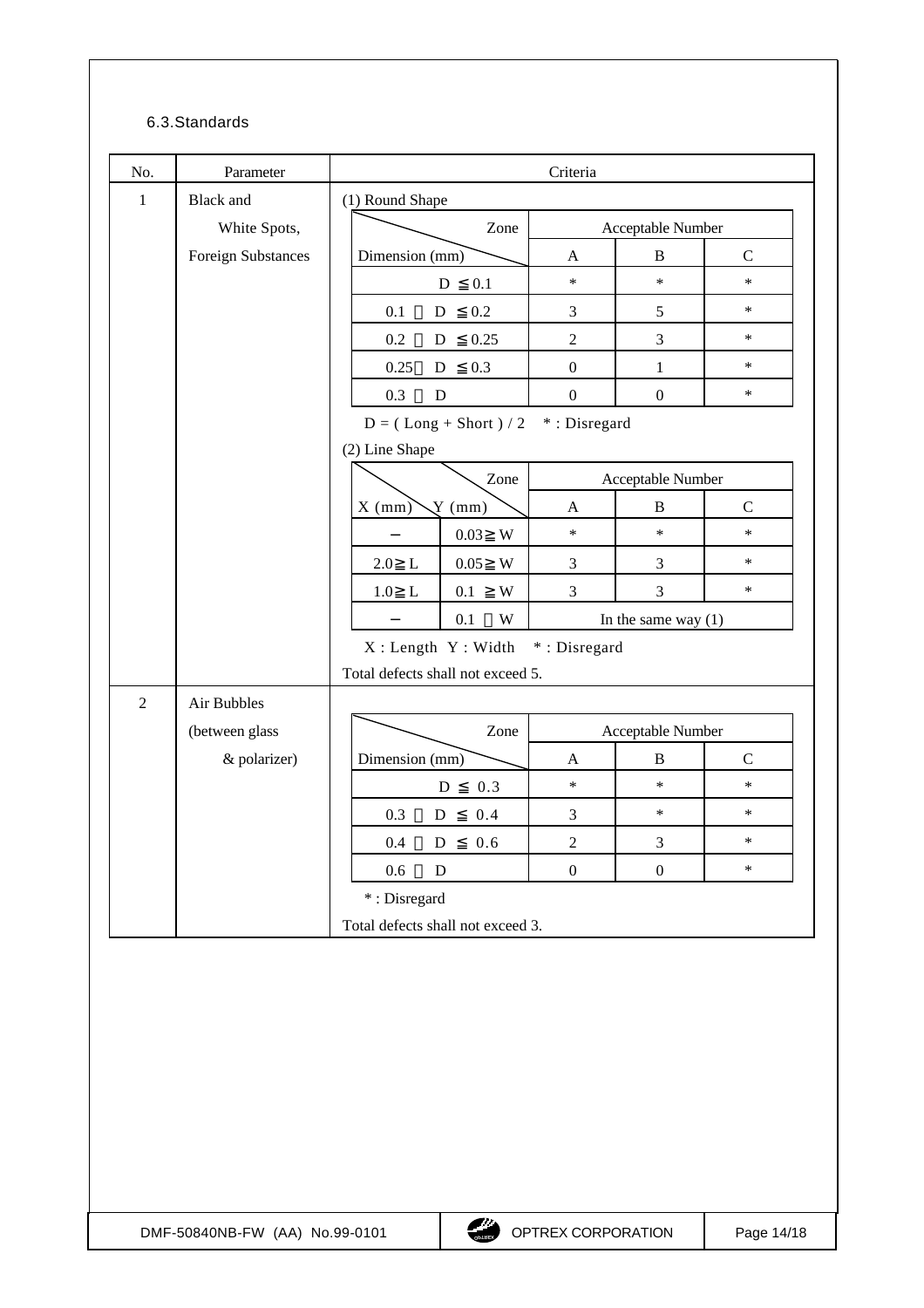| 3              | The Shape of Dot                      | (1) Dot Shape (with Dent)<br>0.15<br>As per the sketch of left hand.<br>(2) Dot Shape (with Projection)<br>Should not be connected to next dot.<br>(3) Pin Hole |
|----------------|---------------------------------------|-----------------------------------------------------------------------------------------------------------------------------------------------------------------|
|                |                                       |                                                                                                                                                                 |
|                |                                       |                                                                                                                                                                 |
|                |                                       |                                                                                                                                                                 |
|                |                                       |                                                                                                                                                                 |
|                |                                       |                                                                                                                                                                 |
|                |                                       |                                                                                                                                                                 |
|                |                                       |                                                                                                                                                                 |
|                |                                       |                                                                                                                                                                 |
|                |                                       | $(X+Y)/2$<br>$0.2$ mm<br>(Less than 0.1mm is no counted.)                                                                                                       |
|                |                                       | (4) Deformation                                                                                                                                                 |
|                |                                       | Y<br>$0.2$ mm<br>$(X+Y)/2$<br>$\leftrightarrow$                                                                                                                 |
|                |                                       | Total acceptable number : 1/dot, 5/cell                                                                                                                         |
|                |                                       | (Defect number of (4) : 1pc.)                                                                                                                                   |
| $\overline{4}$ | <b>Polarizer Scratches</b>            | Not to be conspicuous defects.                                                                                                                                  |
| 5              | Polarizer Dirts                       | If the stains are removed easily from LCDP surface, the module is not<br>defective.                                                                             |
| 6              | Complex Foreign                       | Black spots, line shaped foreign substances or air bubbles between                                                                                              |
|                | <b>Substance Defects</b>              | glass & polarizer should be 5pcs maximum in total.                                                                                                              |
| $\tau$         | Distance between<br>Different Foreign | $0.2:20$ mm or more<br>D<br>D: 40mm or more<br>0.2                                                                                                              |
|                | <b>Substance Defects</b>              |                                                                                                                                                                 |
|                |                                       |                                                                                                                                                                 |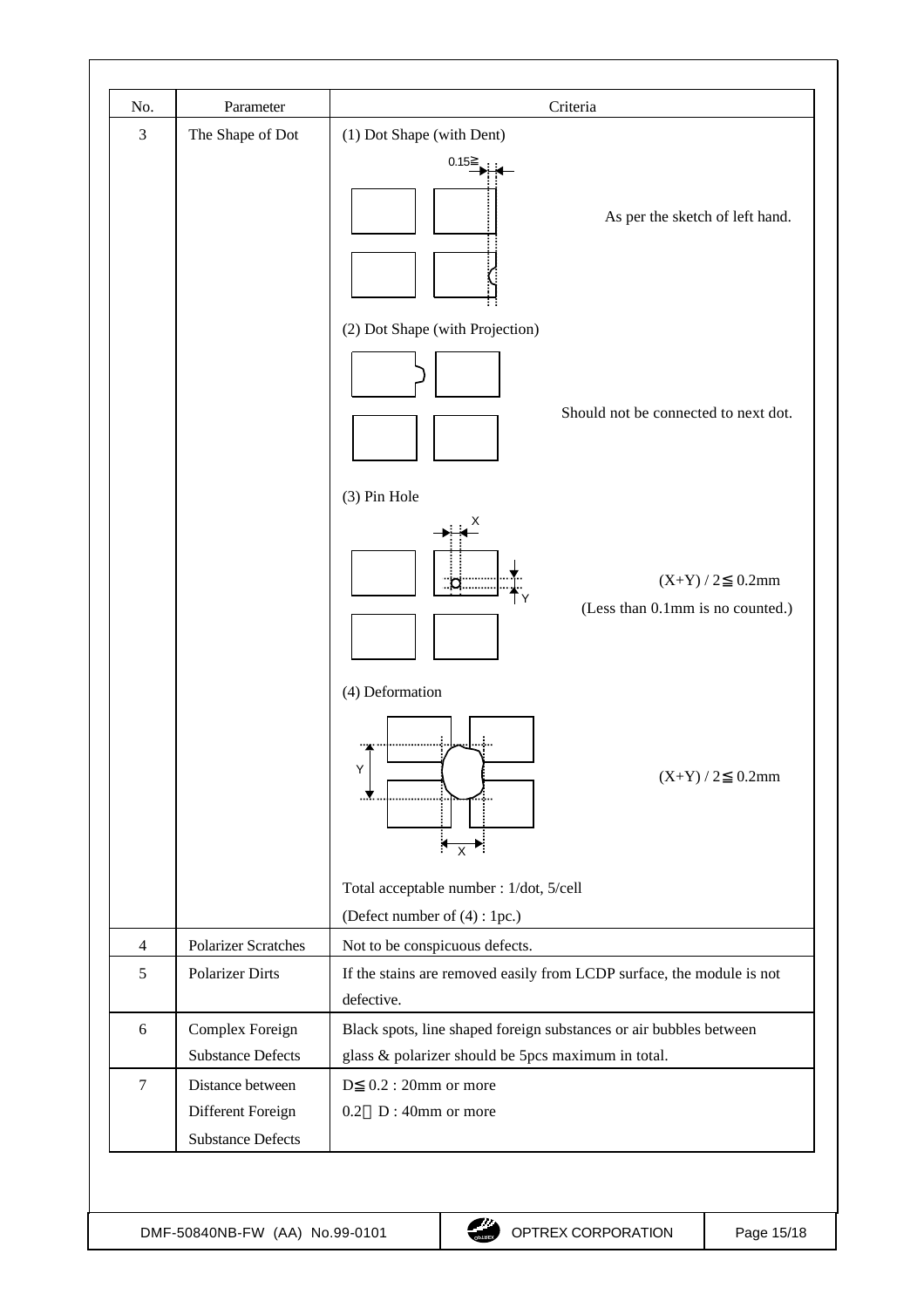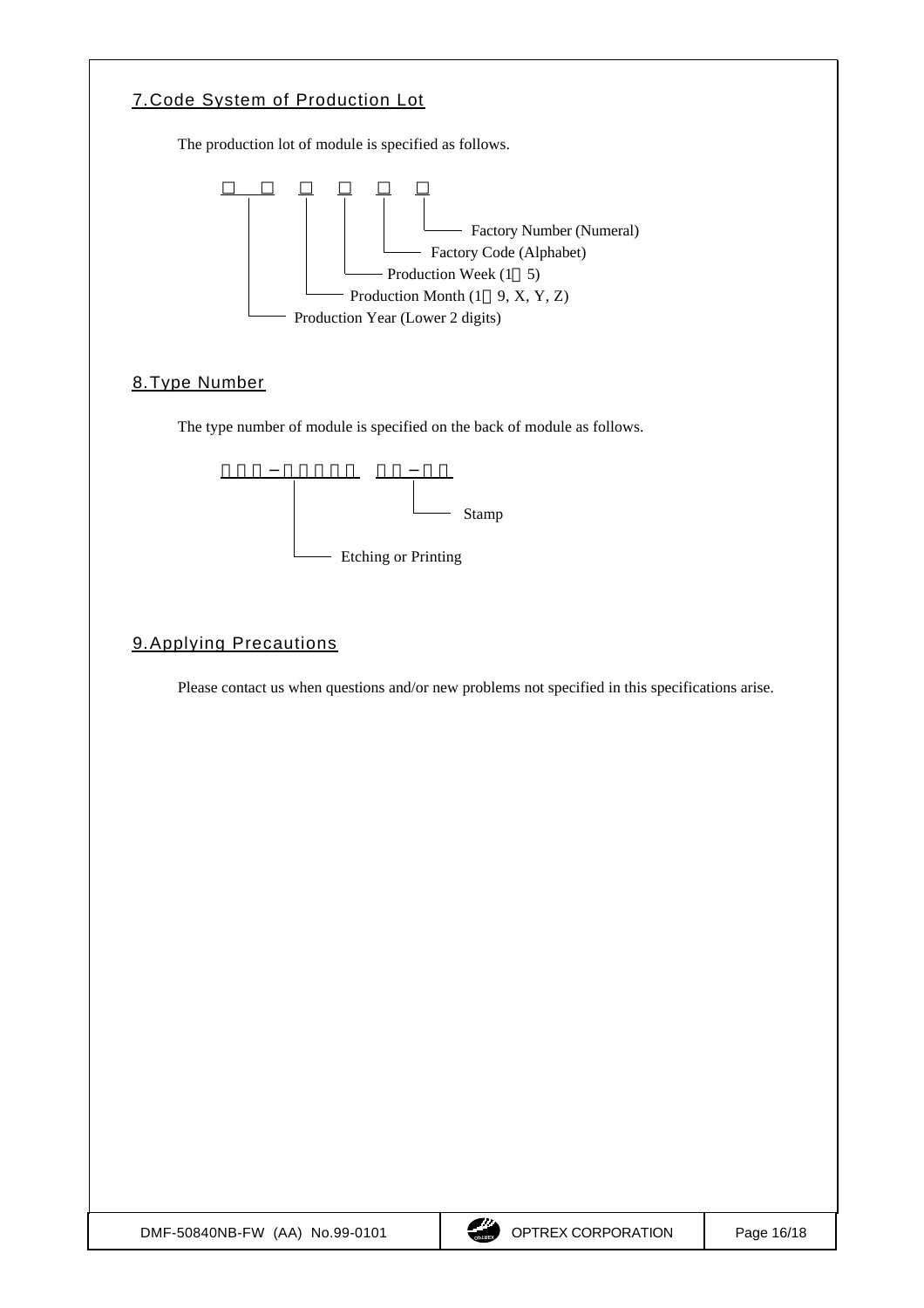## 10. Precautions Relating Product Handling

The Following precautions will guide you in handling our product correctly.

1) Liquid crystal display devices

The liquid crystal display device panel used in the liquid crystal display module is made of plate glass. Avoid any strong mechanical shock. Should the glass break handle it with care. The polarizer adhering to the surface of the LCD is made of a soft material.

Guard against scratching it.

2) Care of the liquid crystal display module against static electricity discharge.

When working with the module, be sure to ground your body and any electrical equipment you may be using. We strongly recommend the use of anti static mats ( made of rubber ), to protect work tables against the hazards of electrical shock.

Avoid the use of work clothing made of synthetic fibers. We recommend cotton clothing or other conductivity-treated fibers.

Slowly and carefully remove the protective film from the LCD module, since this operation can generate static electricity.

3) When the LCD module alone must be stored for long periods of time:

Protect the modules from high temperature and humidity. Keep the modules out of direct sunlight or direct exposure to ultraviolet rays. Protect the modules from excessive external forces.

- 4) Use the module with a power supply that is equipped with an overcurrent protector circuit, since the module is not provided with this protective feature.
- 5) Do not ingest the LCD fluid itself should it leak out of a damaged LCD module. Should hands or clothing come in contact with LCD fluid, wash immediately with soap.
- 6) Conduc1tivity is not guaranteed for models that use metal holders where solder connections between the metal holder and the PCB are not used. Please contact us to discuss appropriate ways to assure conductivity.
- 7) For models which use CFL:

High voltage of 1000V or greater is applied to the CFL cable connector area.

Care should be taken not to touch connection areas to avoid burns.

 Protect CFL cables from rubbing against the unit and thus causing the wire jacket to become worn. The use of CFLs for extended periods of time at low temperatures will significantly shorten their service life.